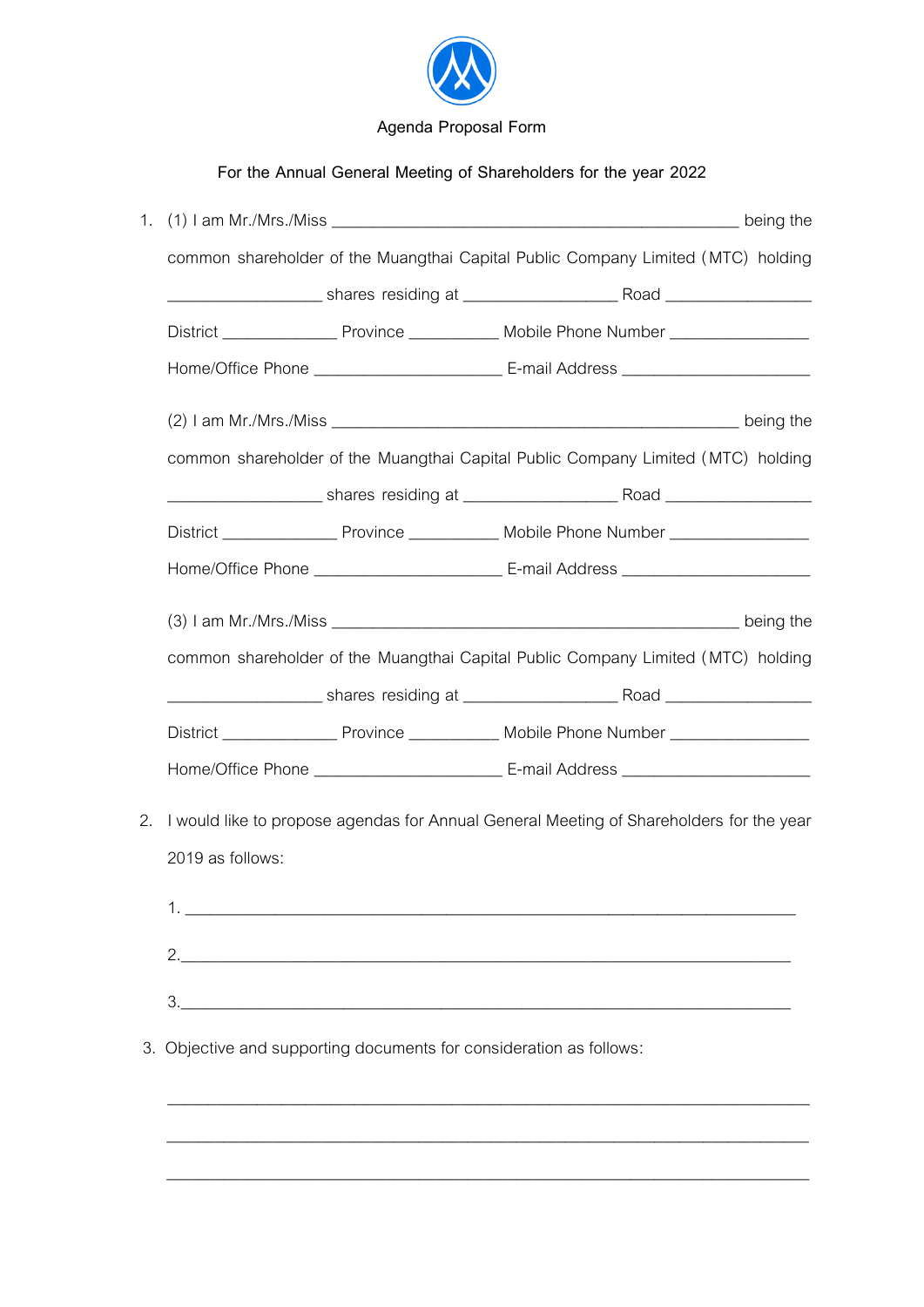

\_\_\_\_\_\_\_\_\_\_\_\_\_\_\_\_\_\_\_\_\_\_\_\_\_\_\_\_\_\_\_\_\_\_\_\_\_\_\_\_\_\_\_\_\_\_\_\_\_\_\_\_\_\_\_\_\_\_\_\_\_\_\_\_\_\_\_\_\_\_\_\_\_\_\_\_\_\_\_

\_\_\_\_\_\_\_\_\_\_\_\_\_\_\_\_\_\_\_\_\_\_\_\_\_\_\_\_\_\_\_\_\_\_\_\_\_\_\_\_\_\_\_\_\_\_\_\_\_\_\_\_\_\_\_\_\_\_\_\_\_\_\_\_\_\_\_\_\_\_\_\_\_\_\_\_\_\_\_

 $\_$  , and the set of the set of the set of the set of the set of the set of the set of the set of the set of the set of the set of the set of the set of the set of the set of the set of the set of the set of the set of th

\_\_\_\_\_\_\_\_\_\_\_\_\_\_\_\_\_\_\_\_\_\_\_\_\_\_\_\_\_\_\_\_\_\_\_\_\_\_\_\_\_\_\_\_\_\_\_\_\_\_\_\_\_\_\_\_\_\_\_\_\_\_\_\_\_\_\_\_\_\_\_\_\_\_\_\_\_\_\_

Further supporting documents as true copies totaling \_\_\_\_\_\_\_ pages along with this form.

I hereby to certify that the information provided above is complete and true, and the evidence of shares held and other supporting documents summated herewith are true and authentic.

| $\begin{pmatrix} \begin{array}{c} \begin{array}{c} \end{array} & \begin{array}{c} \end{array} & \begin{array}{c} \end{array} \\ \end{pmatrix} \end{pmatrix} \end{pmatrix}$ |  |
|----------------------------------------------------------------------------------------------------------------------------------------------------------------------------|--|
| Date _________________________                                                                                                                                             |  |
|                                                                                                                                                                            |  |
|                                                                                                                                                                            |  |
| $(\underline{\hspace{1cm}})$                                                                                                                                               |  |
|                                                                                                                                                                            |  |
|                                                                                                                                                                            |  |
|                                                                                                                                                                            |  |
| $\begin{pmatrix} 1 & 1 & 1 \\ 1 & 1 & 1 \\ 1 & 1 & 1 \end{pmatrix}$                                                                                                        |  |
|                                                                                                                                                                            |  |